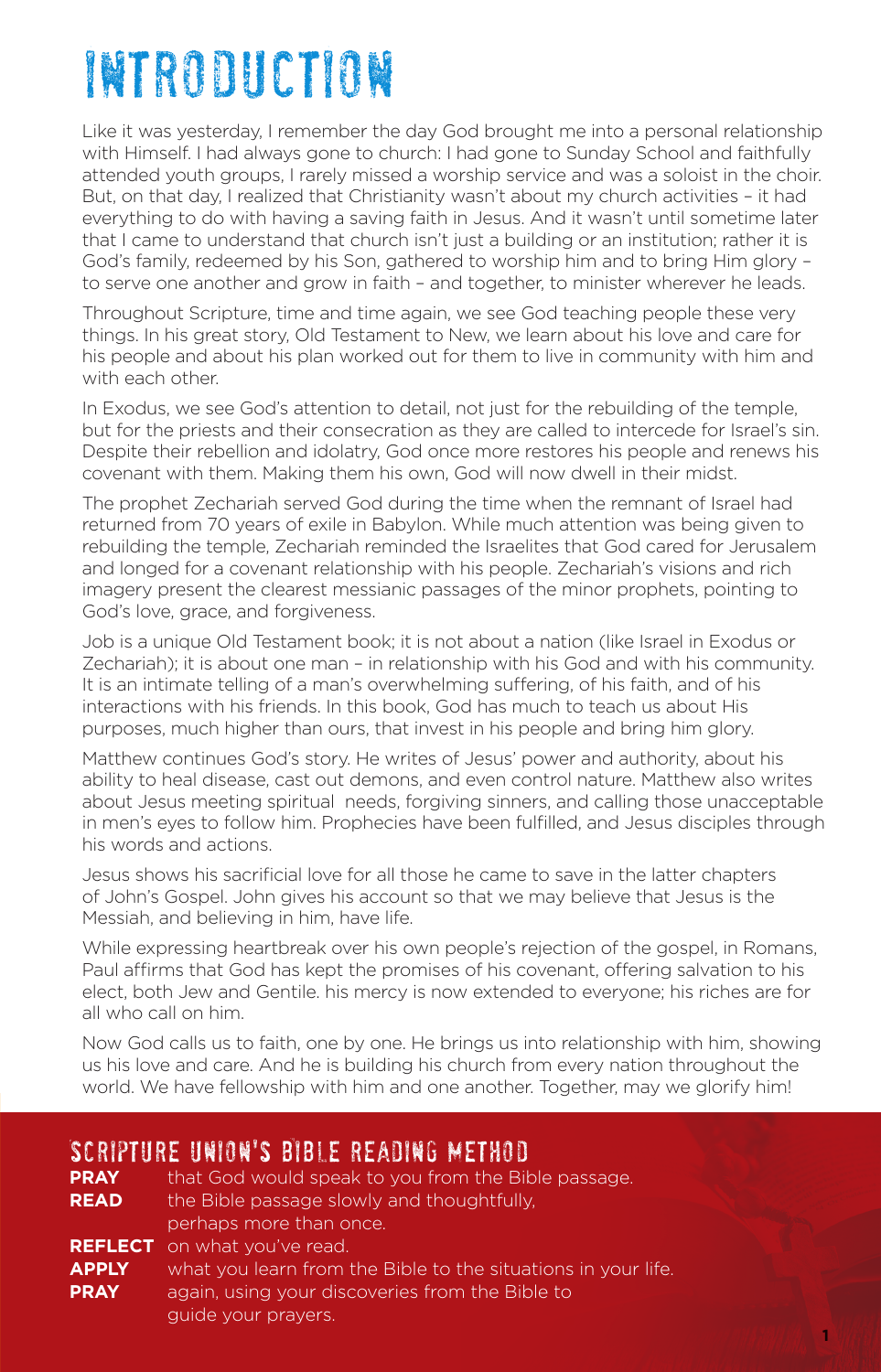# HOPE IN DIFFICULT DAYS

The Jewish people, recently returned from 70 years in exile, now faced the challenge of rebuilding their Temple and city. Was this to be the promised golden age that the prophets had foretold? No, it fell far short of that. Nevertheless, God was at work among the people.

Haggai, a contemporary of Ezra, preached four short sermons that called the people to stop being distracted by their own priorities and come back to the Temple rebuilding project that had lost momentum. He also called them to personal purity and invigorated their efforts with hope for the future. Zechariah prophesied at the same time as Haggai. He shared a sequence of cryptic visions, addressing the immediate circumstances of the people, as they sought to re- establish themselves in the land. He also anticipated future tragedy and subsequent restoration. A major, messianic thread in his visions is the coming 'Branch' who will rule as Priest and King (e.g. Zechariah 3:8; 6:12,13). This anticipation of Christ includes his suffering, his exaltation and his ultimate return to rule the nations (Zechariah 14:9).

Our immediate situation is not that of a remnant returning to the Promised Land, but we do live in days of difficulty and discouragement. We also need to hear God's Word through Zechariah as he calls us to put God first and to trust him, both in the now, and for the future.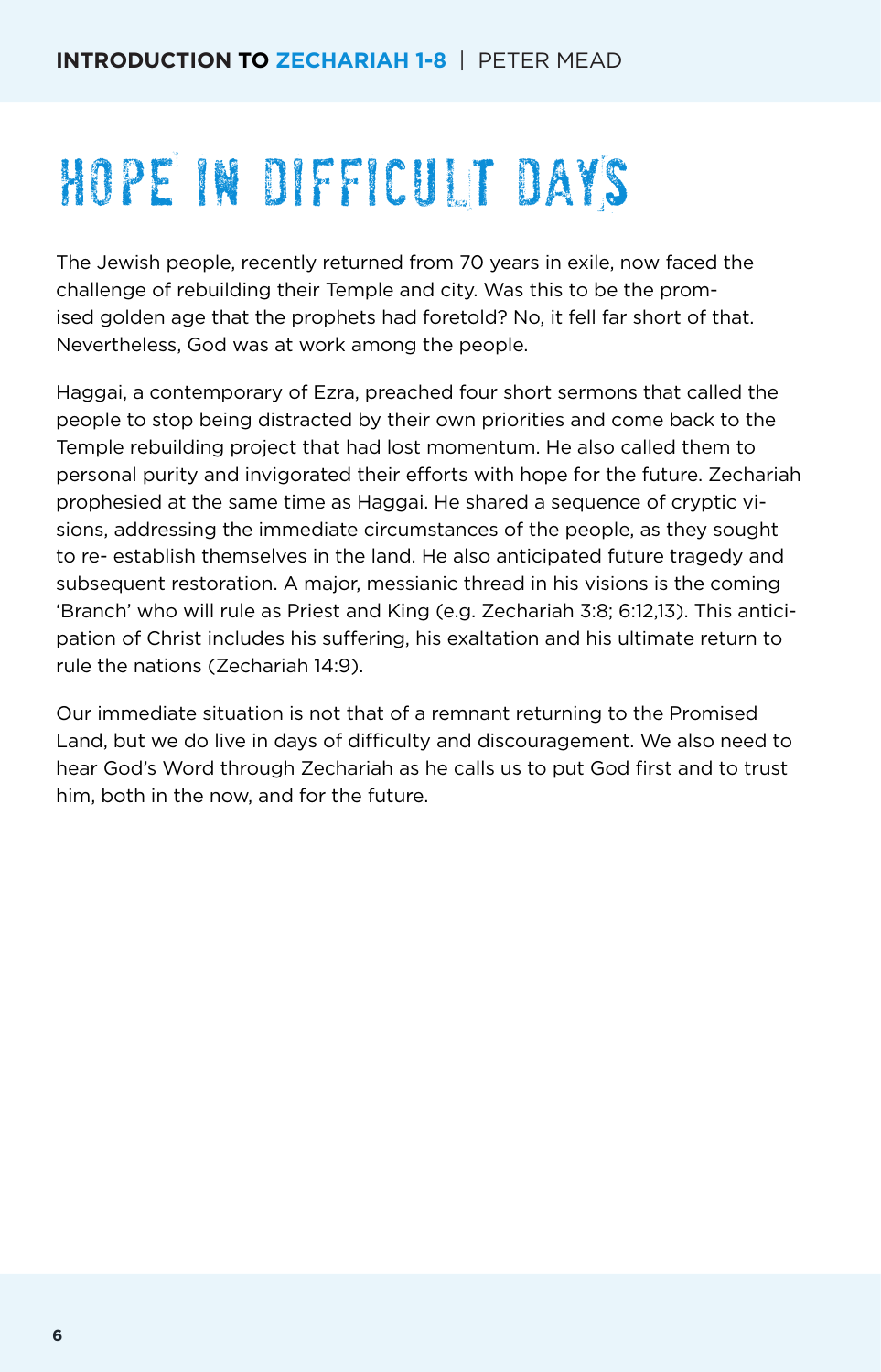# JOB DONE

All the Gospels give a lot of space to Jesus' last week. In John, Jesus arrives in Jerusalem in chapter 12, meaning that his last week takes up nearly half the Gospel. A biography that picks up the life of the subject in his early thirties, then focuses on his last week, seems strange. But it is deliberate. For John, Jesus coming into the world as one of us is important (John 1:1–14). His miracles are seen as signs of something deeper (John 2:11), his teaching features prominently; all are recorded to help the reader believe (John 20:30,31). But the heart of the Good News is that Jesus died to save us and rose to give us new life; so this is where the focus lies.

We pick up the story as Jesus leaves the city and heads to the Garden of Gethsemane. The action is played out against the backdrop of Passover; for John, Jesus' death is part of the plan of God that stretches back through time and through scripture. Just as the death of the Passover lamb ensured deliverance for the Israelites, so Jesus' death ensures deliverance for us. His cry from the cross (John 19:30) declares that he has done what he came to do.

We live in the light of the salvation that he secured. As you read, look for the signs of God accomplishing his purpose and be encouraged, reassured and challenged to live in your world as a follower of the crucified Savior and the risen Lord.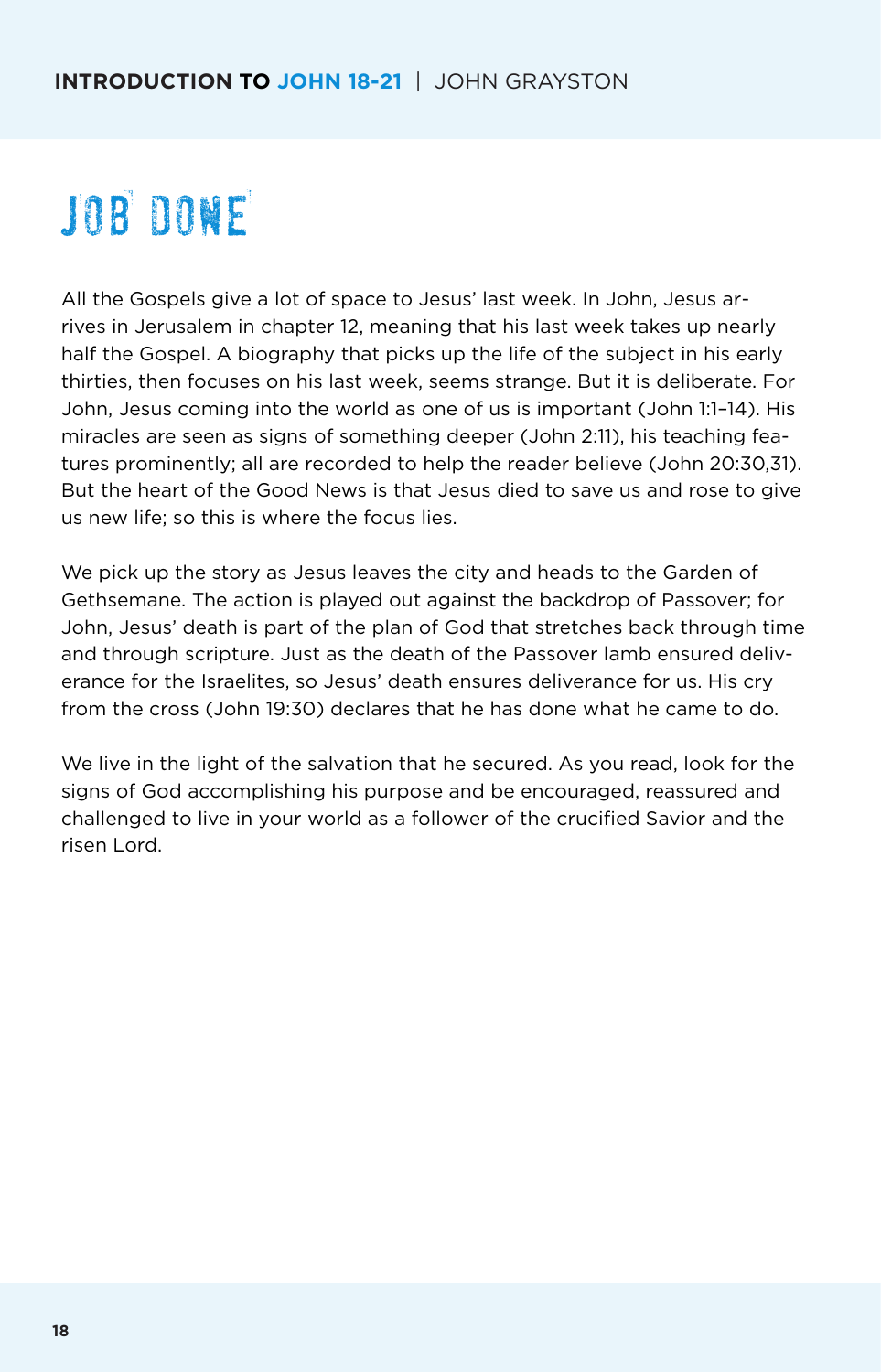### AN AMAZING PUZZLE

When I told a couple of friends I was writing notes on Romans 9–11 they gave me a sort of 'rather you than me' look. Certainly, these chapters are not the most immediately accessible part of Scripture!

Paul had his missionary eyes on Rome, that he saw as a base from which to launch the good news of Jesus to a wider world. Not having met the church there, he wrote this letter of introduction. Some introduction! It turned out to be the greatest exposition of the gospel ever penned, telling how a just God has made a way for people to be made right with him, through faith in his Son, Jesus Christ.

'Justified by faith.' But where does that leave God's chosen people, Israel, who believed that being right with God was a matter of nationality and good behavior? This is the question Paul addresses, not in anger, but in sorrow (9:2; 10:1). He is heartbroken over the attitude of his own people. He tackles the issue by posing lots of questions. They come thick and fast, and the answers he gives gradually build a picture of how God deals with his people, both Jews and Gentiles. A wonderful picture emerges as the pieces of the jigsaw are put in place.

So, these are not easy chapters. Please be patient! We will travel together, and at the end we will be rewarded, I trust, with a deeper understanding of how God fulfills his purposes for the world Christ died to redeem.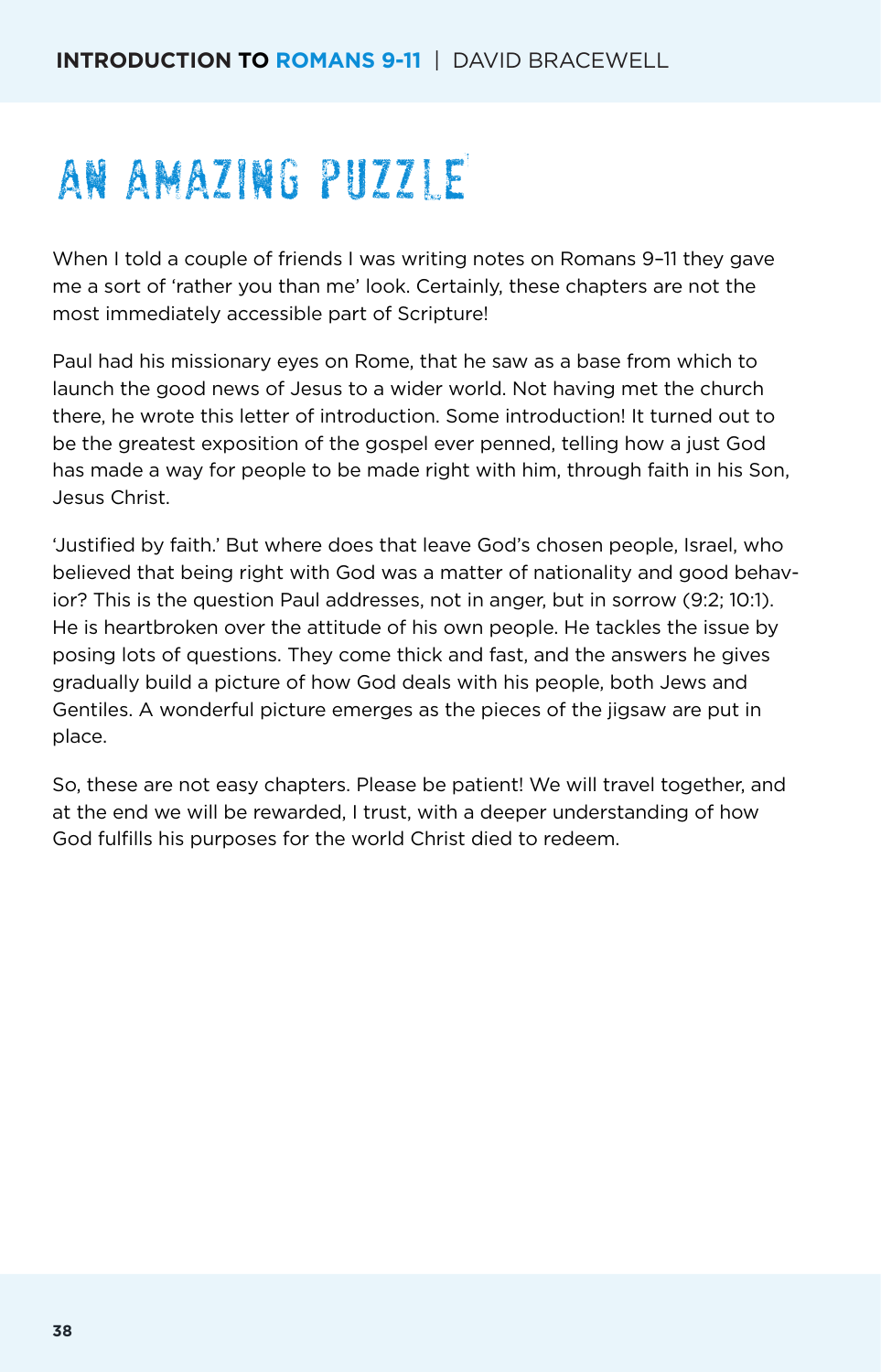### Making the truth ugly

Romans 12:1,2 looks backward, challenging us to remember all that Paul's been teaching since he declared his confidence in Romans 1:16,17. But it also looks forward, encouraging us to offer our whole lives in response. Fleshing out what a living sacrifice looks like is Paul's concern throughout this section of his letter until Romans 15:13.

The relationship between Jew and Gentile in Christ is a key issue throughout Romans (e.g., Romans 2,3,9–11), but with the discussion of the strong and the weak it becomes central. While there's widespread agreement that the issue here was friction between Gentile and Jewish Christians, there are different opinions as to how to characterize it.\* The proposal that makes most sense is that the strong were both Gentile Christians and Jewish Christians no longer observing the Law. The weak were Jewish Christians struggling to put their previous religious practice to one side. Probably having to live among Gentiles because they've confessed Jesus as the Messiah,\*\* they're now a minority caught between their new faith and their old traditions.

That the tension was significant, can be seen in the pejorative nickname the weak. The nickname has probably been given to them by their fellow Christians, who have little patience for their scruples. The behavior of the strong risks pushing the weak out of the church altogether (Romans 14:15). They're making the truth so ugly that they risk denying the cross.

\* See Douglas J Moo, The Epistle to the Romans (NICNT), Eerdmans, 2018, pp 828–829. \*\* Moo, p 831.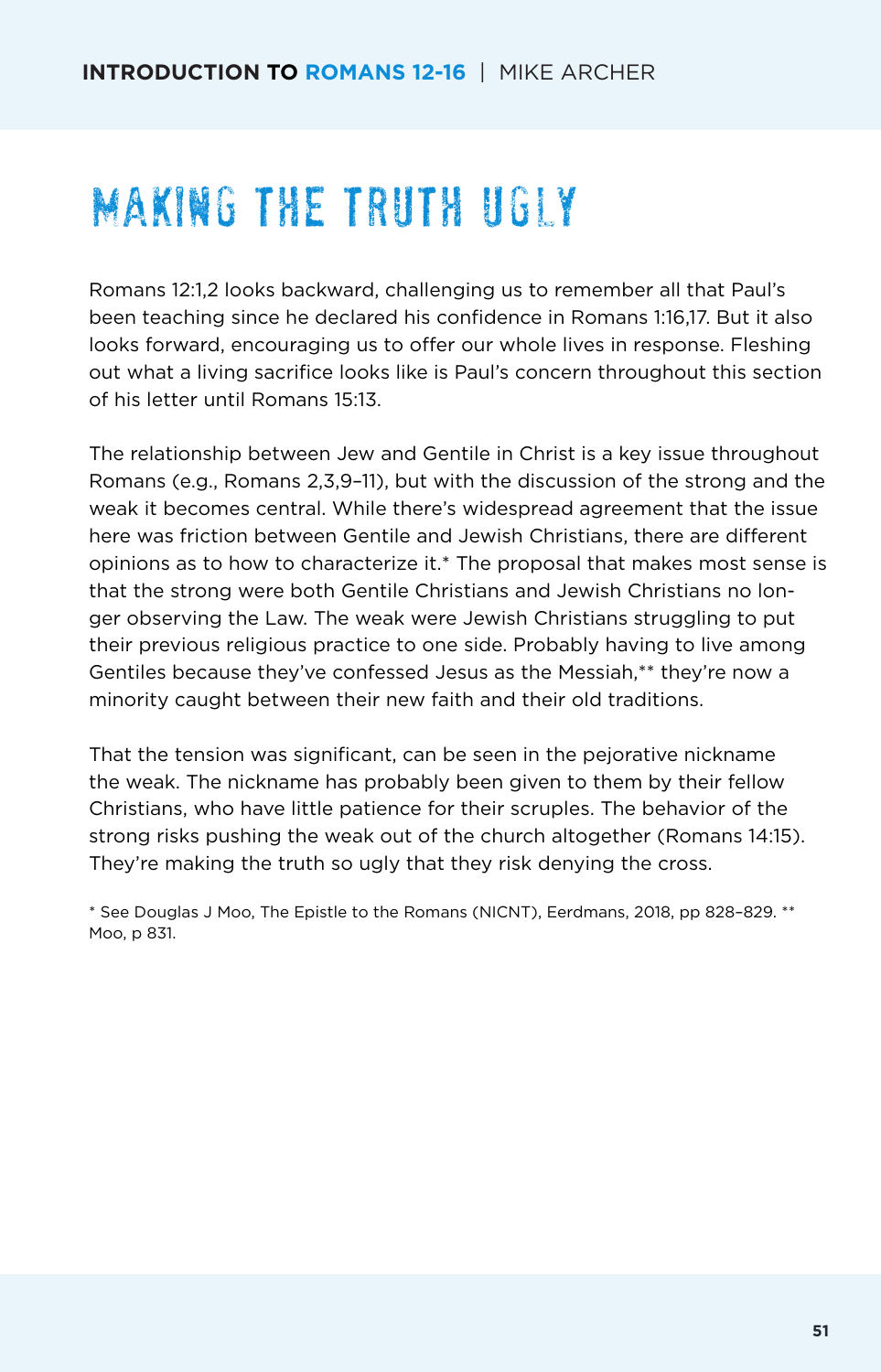# MEETINGs, MAYHEM, AND MOSES

How can a holy God come near an unholy people and they live? As we read these vivid chapters from Exodus together, we'll be faced with this question many times and from many different perspectives. We'll be confronted with God's absolute separateness from us and our inability to somehow climb up to his level. We'll see the cost of atoning for sin and its clinging guilt, without politicians' apologies, excuses or rationalization: blood and sacrifices, shocking and disturbing perhaps for us modern readers. There's much detail in some of the passages and you may be tempted to skip through some of it. I'd encourage you not to, but to consider slowly and carefully every verse and ask God to speak to you through his Word. Even if it can be hard to relate to sometimes, hang in there and keep on focusing on meeting with God in his Word.

The Old Testament gives us unique insight into Jesus (Luke 24:27), through either predicting, preparing for, reflecting or resulting from the person and/ or work of Christ. So, as you read through Exodus, this is an opportunity to consider Jesus further and more deeply. As we are dazzled by God's holiness, let's worship Jesus who left heaven and took on flesh. As we read of God's fierce and righteous judgment, let's thank Jesus for receiving it in our place. As we watch the Israelites' perpetual disobedience, let's thank Jesus for forgiving and saving people like us.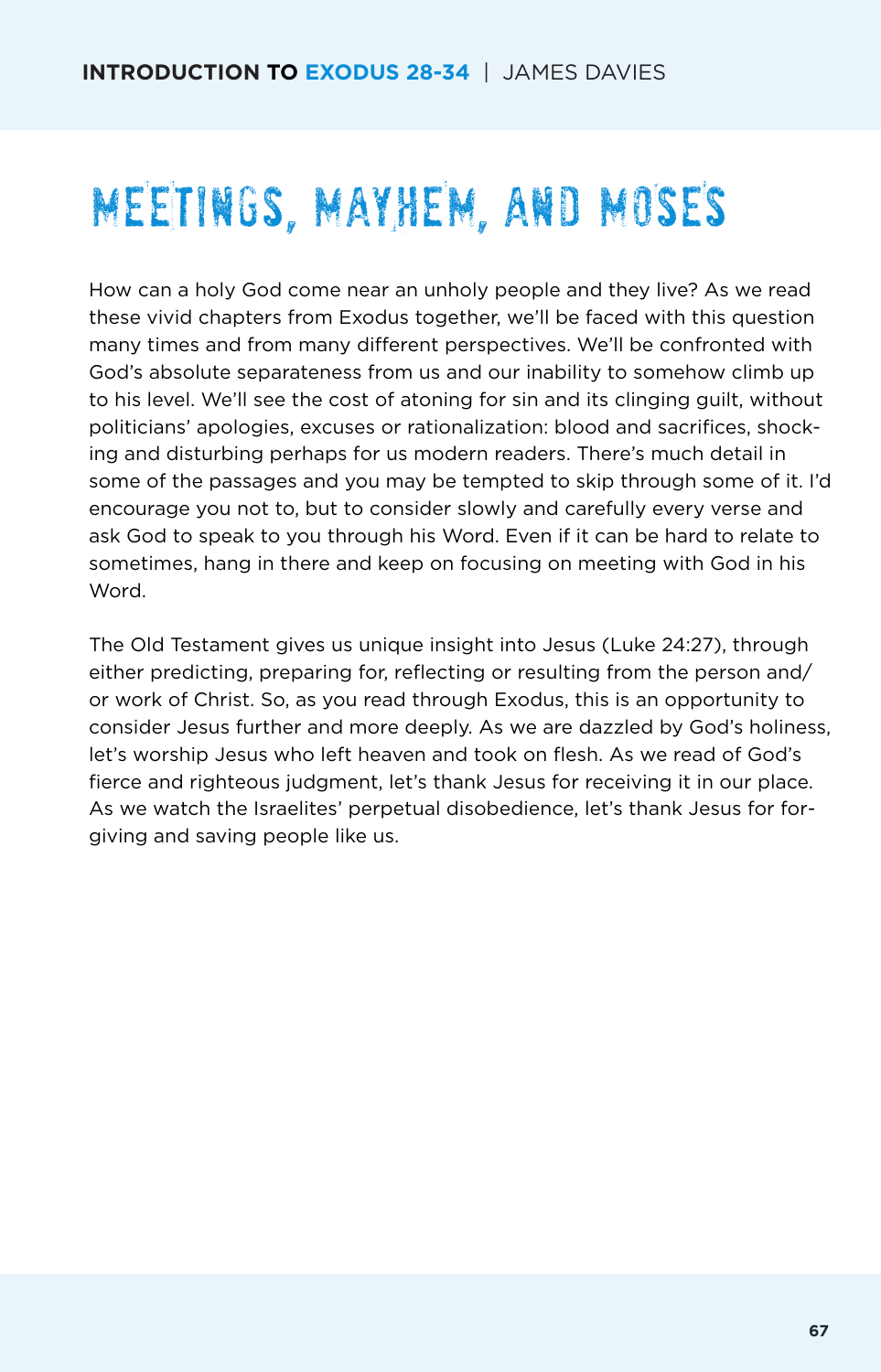## JOURNEY OF A LIFETIME

My wedding planner friend uses the tag line Taking Care of the Details. Couples share visions of the 'perfect' wedding day, and she strives to make dreams come true. Success depends on paying close attention to their preferences, so she can 'catch' their vision, formulate a viable plan of action, then take care of a formidable array of details.

God had entrusted Moses with a mind-blowing vision: 'make a sanctuary for me, and I will dwell among them' (Exodus 25:8). Exodus 35–39 closely resembles earlier chapters (25–31) and includes repeated affirmations that work on the tabernacle and its furnishings is done ' (just) as the Lord commanded' (Exodus 39,40). God's vision was executed by conscientious conformity to God's 'pattern' (Exodus 25:9) and careful attention to detail.

Over the next ten days, follow the progress of this ancient architectural wonder. Marvel at how such a wide and vast variety of materials, people and skills are marshalled and mobilized to build a sanctuary that will be filled to overflowing with God's glory (Exodus 40:34,35). Meditate on an even more breathtaking project in which 'you too are being built together to become a dwelling in which God lives by his Spirit' (Ephesians 2:22), a living sanctuary destined to be nothing less than God's eternal home (Revelation 21:3). This is the vision God has entrusted to us. And he invites every one of us to partner with him in its execution.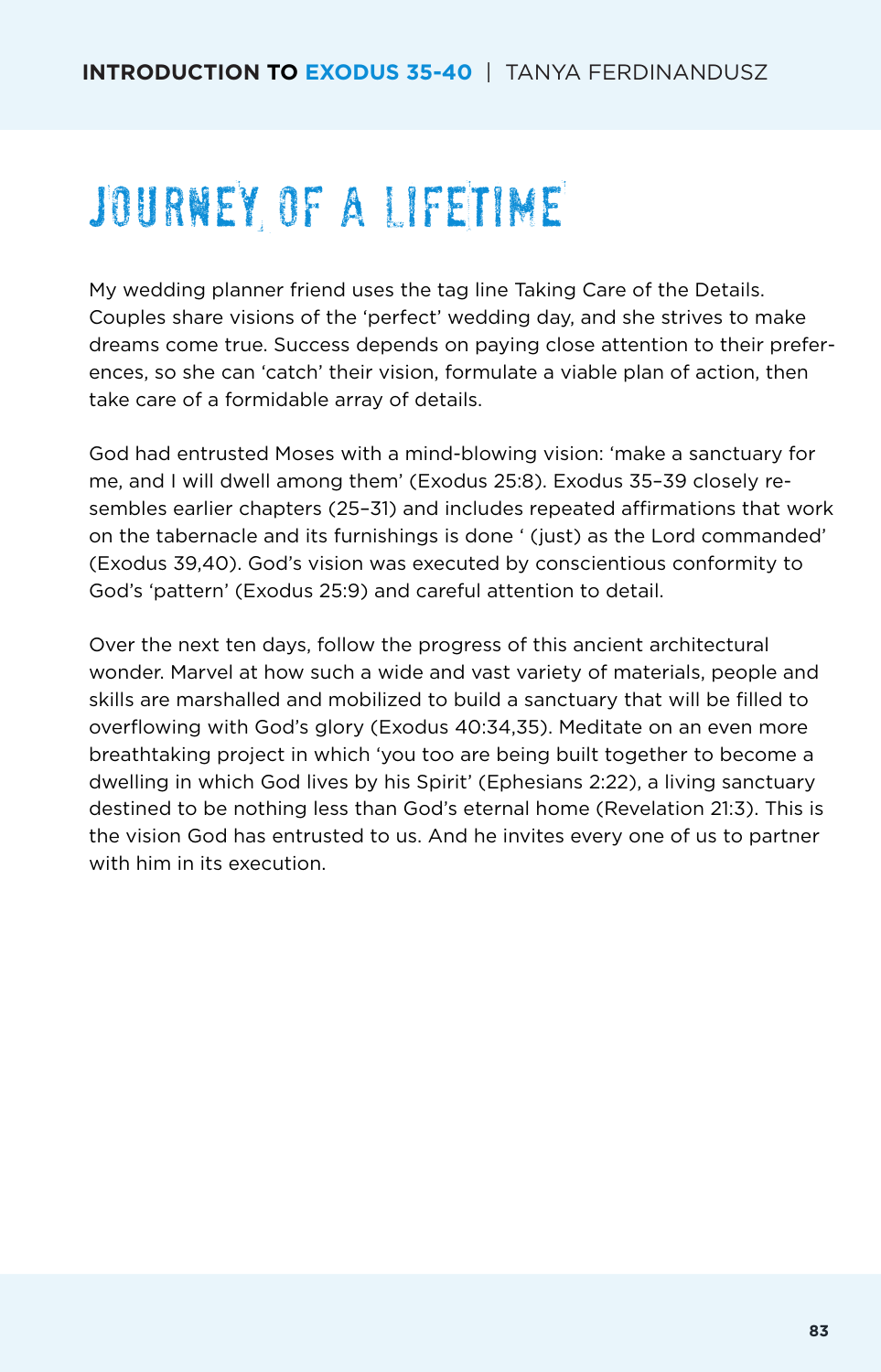# jesus' RESTORING POWER

Our Bible readings for this coming week are a series of encounters carefully recorded by the Gospel writer, Matthew. All are very different, but held together by the fact that, in each situation, Jesus' intervention transformed the lives of the people he met. It's the stuff of high drama – a man afflicted with leprosy, a Roman centurion, a mother-in-law and a possessed man, not to mention a herd of pigs! Add a paralyzed man lowered through the roof, Matthew himself, and a woman who interrupted Jesus just as time was running out for Jairus' daughter. Last, but not least, there are blind and dumb people whose sight and speech were miraculously restored. You couldn't make it up if you tried! Real people. Real needs. Real solutions in Jesus, the promised Messiah.

We're given glimpses of Jesus' divine authority and power, his compassion for individuals and his ability to meet people's needs in just the right way. Alongside this, as hostility from the Pharisees grows, is his desire for people to turn away from their sins and follow him.

What about us? How can we relate to these stories 2,000 years later? The world we live in now is very different to first-century Palestine, but Jesus is constant. The power and authority that he has are as real today as they were then. Jesus wants that same power to transform us as he works in us, through us, and for us.